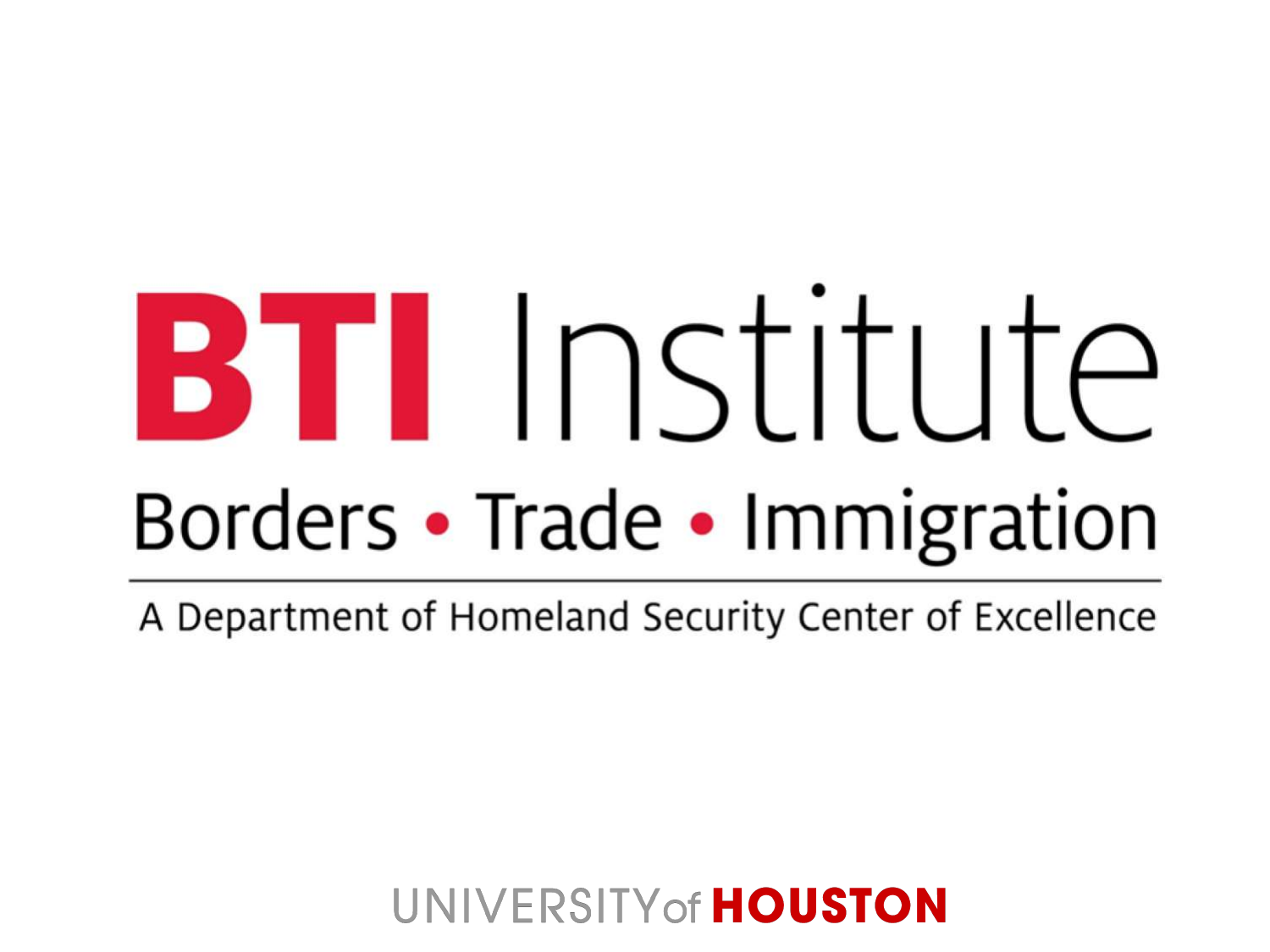#### **Mission**

The Borders, Trade, and Immigration Institute, led by the University of Houston, conducts and transitions research, develops innovative solutions, and provides education that enhances the Nation's ability to secure the borders, facilitate legitimate trade and travel, and ensure the integrity of the immigration system.

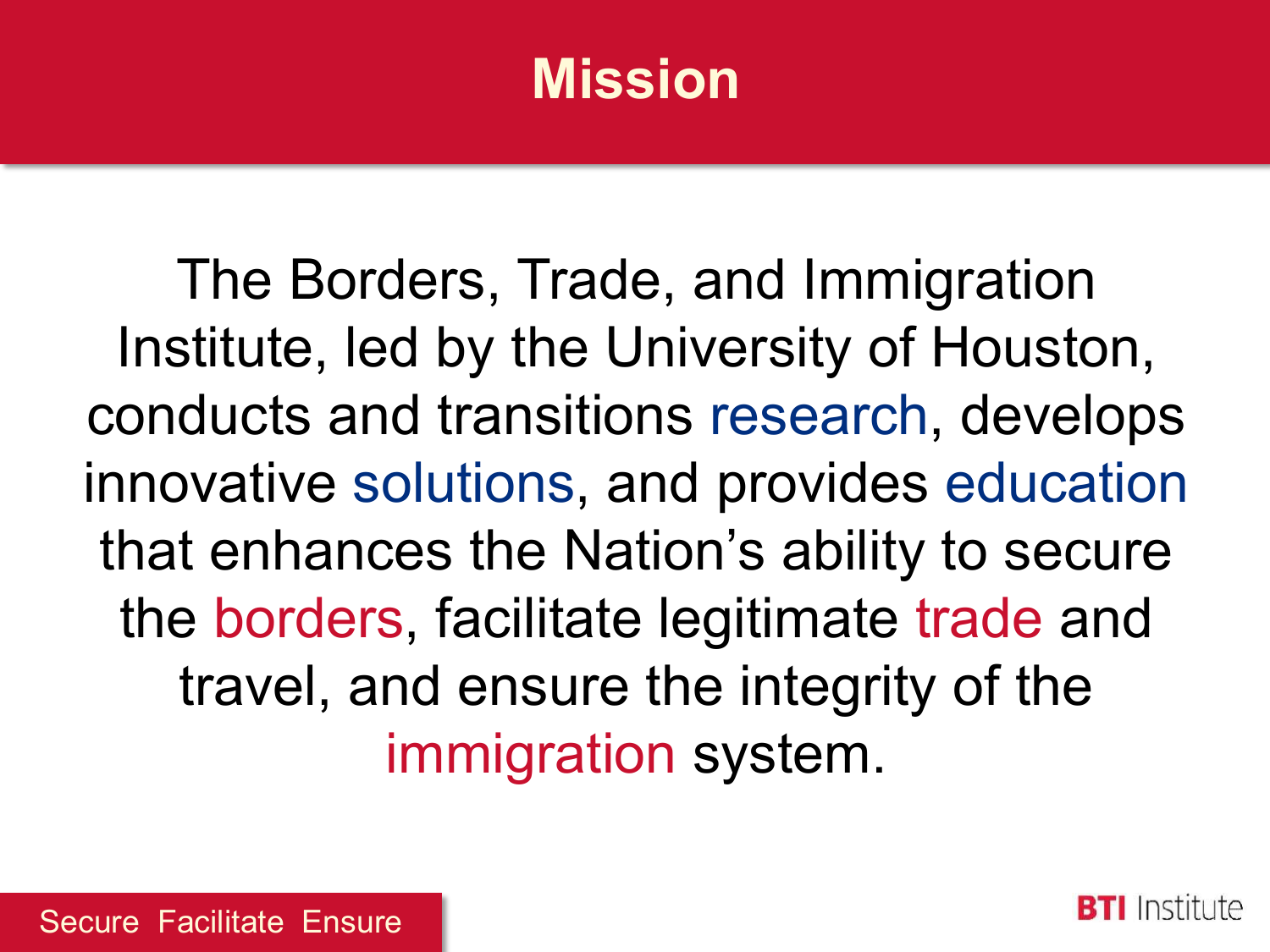## **Method**

Through a multi-disciplinary team of national and international experts, we deliver:

- Transformational technology-driven solutions
- Data-informed policies
- Workforce development opportunities for today's Homeland Security Enterprise
- Trans-disciplinary education for the next generation of homeland security experts



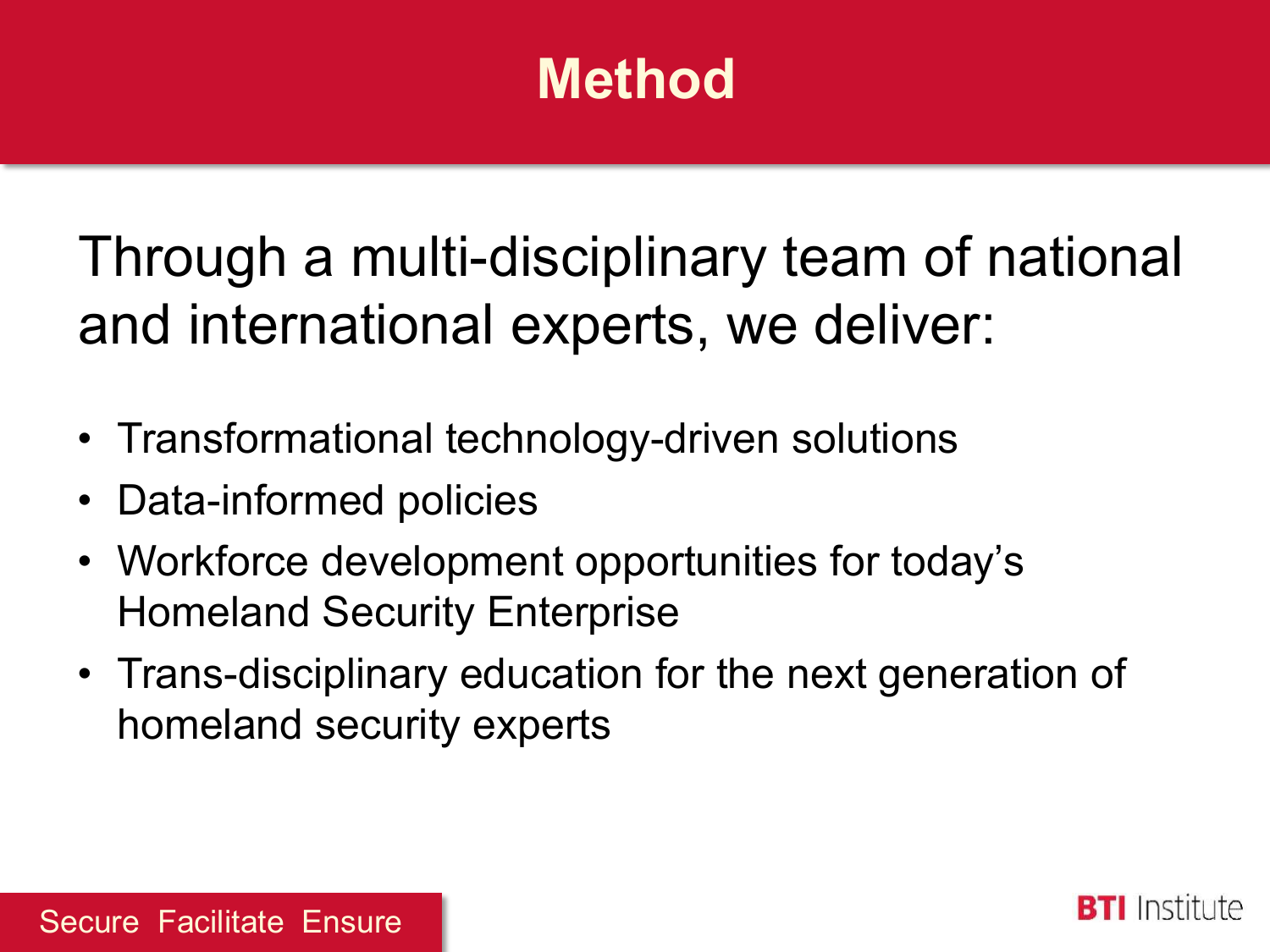## **Team**

| Academic  | American University, Washington, D.C.<br>Middlebury Institute of International Studies, CA<br><b>Rutgers University, NJ</b><br><b>Texas A&amp;M Engineering Experiment Station, TX</b><br>Texas A&M International University, TX<br>Texas A&M Transportation Institute, TX<br>University of Arizona, AZ<br>University of Houston, TX<br>University of Minnesota, MN<br>University of North Carolina, Charlotte, NC<br>The University of Texas at El Paso, TX<br>University of Virginia, VA<br>West Virginia University, WV |
|-----------|----------------------------------------------------------------------------------------------------------------------------------------------------------------------------------------------------------------------------------------------------------------------------------------------------------------------------------------------------------------------------------------------------------------------------------------------------------------------------------------------------------------------------|
| Corporate | MITRE Corporation, VA*<br>SAS Federal, LLC., VA*<br>Voir Dire International LLC, TX                                                                                                                                                                                                                                                                                                                                                                                                                                        |

Migration Policy Institute, Washington, D.C.

Secure Facilitate Ensure

Non-profit

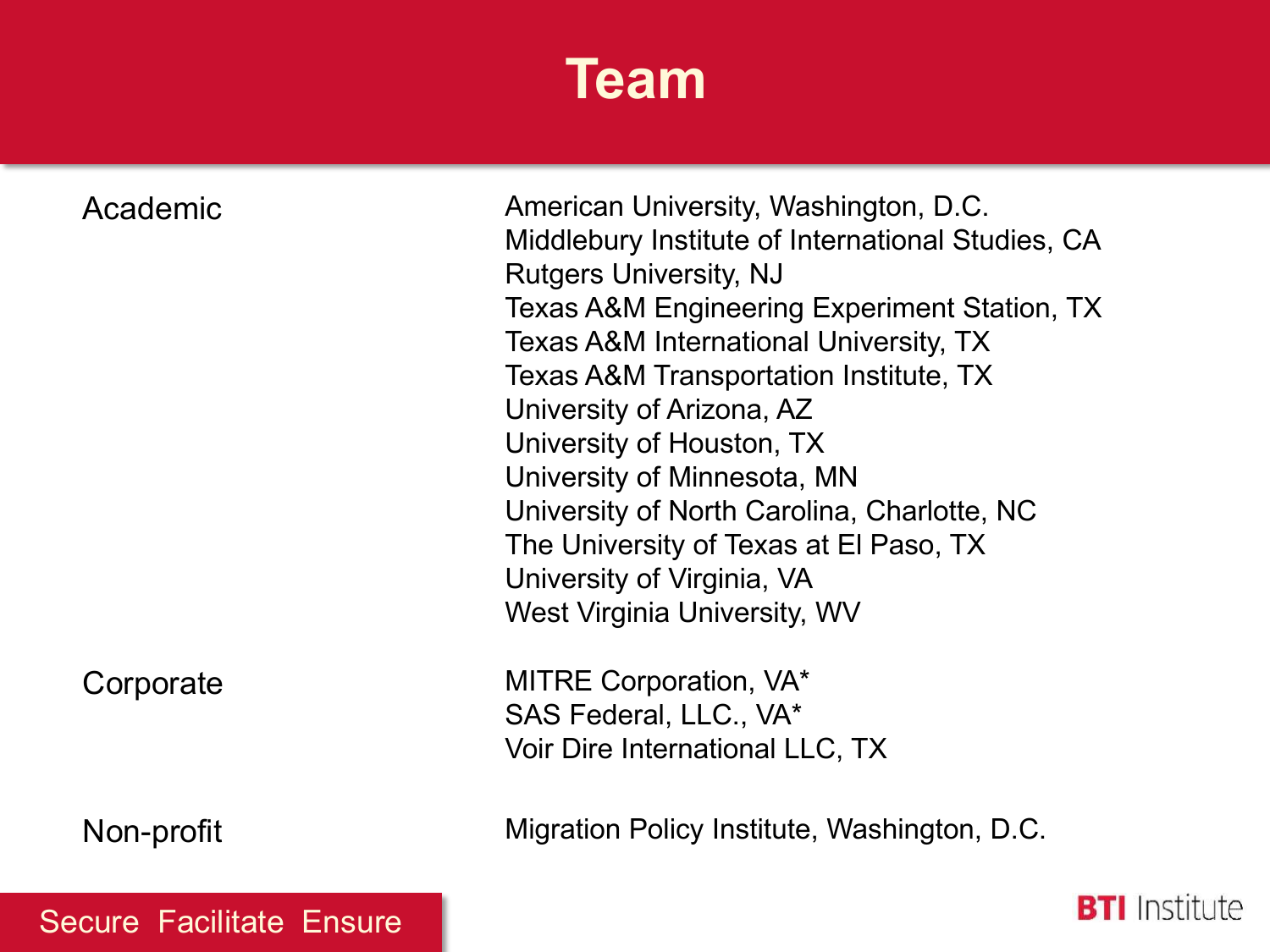### **Research**

- Transnational Flows of People
	- Security

Data and Models Biometrics / Identity Unmanned Autonomous Systems (UAS)

- Facilitation

#### • Transnational Flows of Goods: Trade

- **Security**
- Facilitation
- US Immigration System
	- Integration approaches
	- Data and Models
- Border Management Operations
	- Personnel Safety/Wellbeing
	- Training/Professional Development
	- Education/Outreach





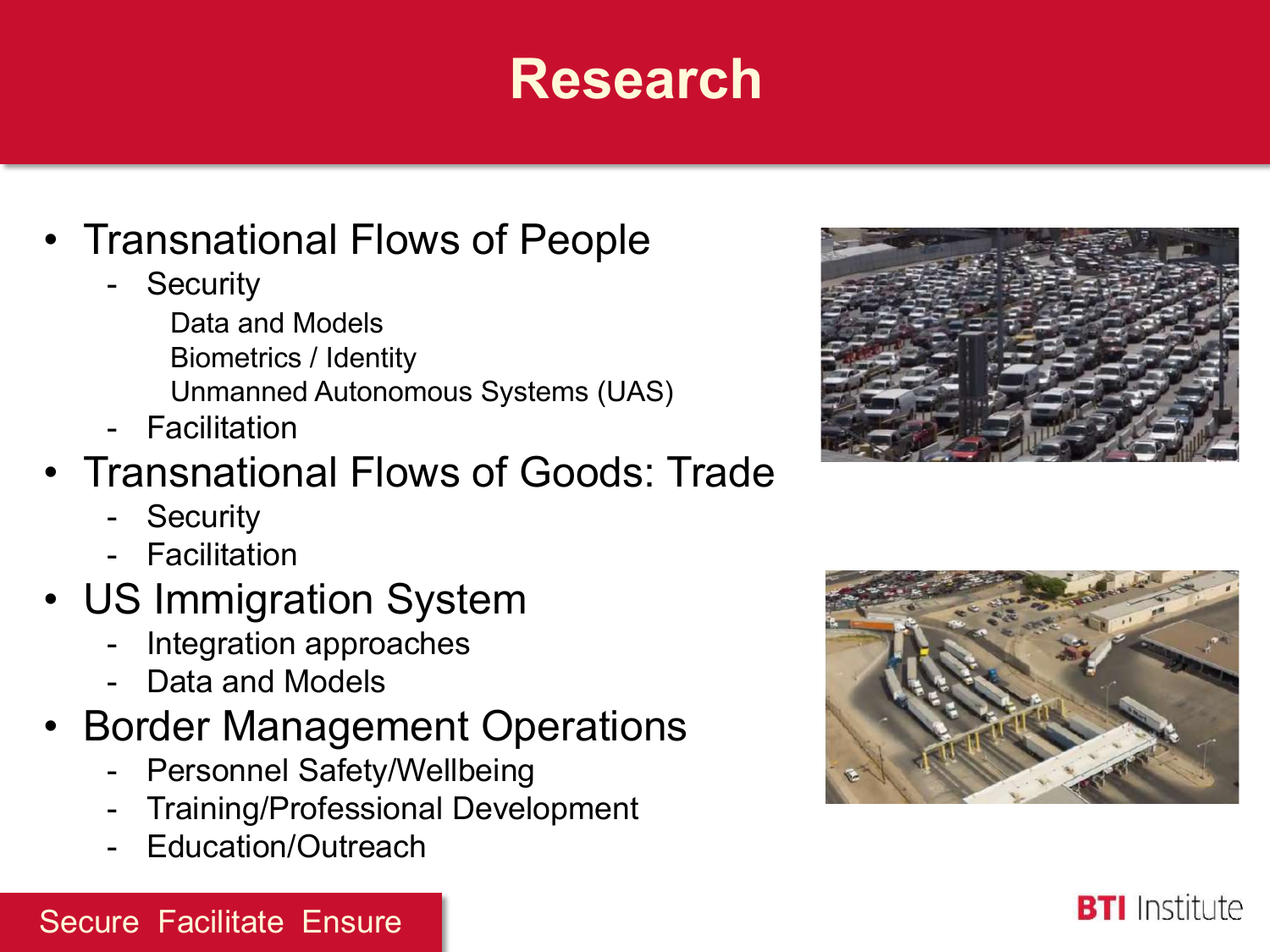## **Expertise**

- Biometrics/Identity Science
- **Port Security**
- **Supply Chain**
- **Migration**
- **Export Control**
- Data/Video Analytics
- Systems Modeling and Simulation





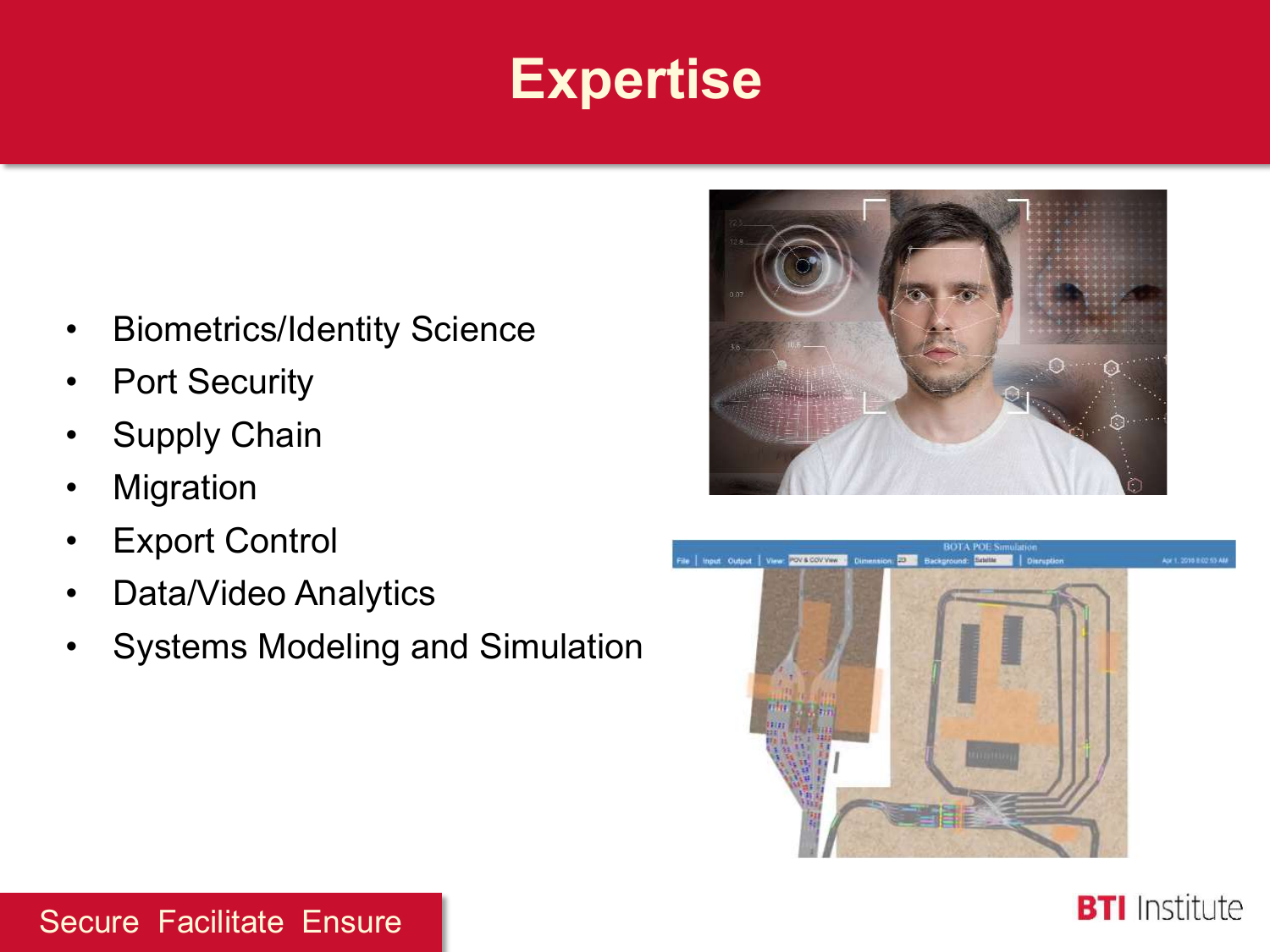## **Impact**

#### **Developing improved identification technology**

Accurate and timely identification of people crossing the border, whether authorized or unauthorized, is necessary for establishing effective border management. BTI Institute researchers are developing software solutions based on biometric identifiers that remain effective in a variety of distances, aspects and illuminations.

#### **Facilitating legitimate flows across U.S. borders through modeling methodology and simulation models**

With over 42 million pedestrian crossings and nearly 105 million vehicle crossings per year, the need to facilitate the flow of traffic without compromising security is paramount. BTI Institute researchers are working with leadership at Ports of Entry to detail "what if" scenarios and reduce congestion leading to shorter wait times and better utilization of inspection personnel.

#### **Securing trade into U.S. seaports through operational and risk assessments**

Each year, more than 11 million maritime containers arrive at U.S. seaports. BTI Institute researchers are developing a risk assessment tool and an operational assessment of seaports to evaluate current security risk management and cargo screening processes.

#### **Improving resourcing decision for border security through improved forecasting of migration flows**

BTI Institute researchers are collecting data directly related to the push and pull factors impacting migration. The researchers are building forecasting and estimated flow models to allow multiple DHS component agencies to make better informed decisions on how to utilize resources and personnel.